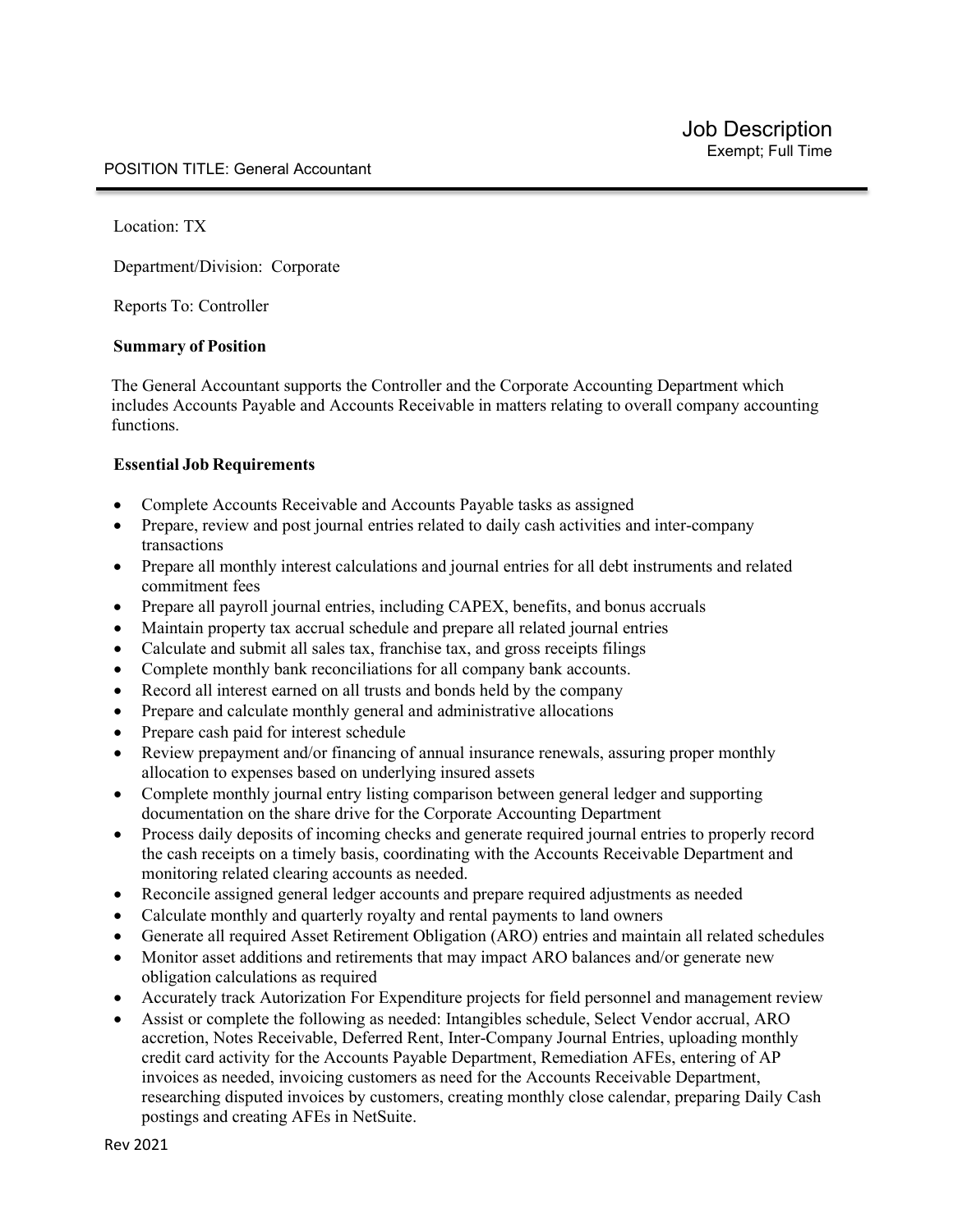- Assist with audits as required for the position
- Identify and propose solutions for process improvements while ensuring daily responsibilities are completed with detail, accuracy and timeliness
- Update and maintain policies and procedures (SOP) documentation
- Provide cross-training and guidance to other team members
- Responsible for month end close preparation, cash application, journal entries, deposits, and both managing and prioritizing areas of responsibility
- Other duties as assigned
- Consistent and dependable attendance and punctuality is required.
- Will be required to work extra hours during month end close, audits, and as the need arises
- Performs other related duties as assigned

### **RequiredEducation**

Bachelor's Degree in Accounting

## **RequiredExperience**

- 0-1 years of experience
- Knowledge of financial systems (Netsuite preferred)

## **Required Skills**

- Analytical and problem-solving skills
- Comply with applicable rules, regulations, standards, and systems of internal control
- Self-motivated
- Critical thinking
- Communication and interpersonal skills
- Deadline driven
- Ability to multitask
- Must exhibit intermediate proficiency in Microsoft Office upon testing (Word, Outlook, PowerPoint, Excel)
- Organization and attention to detail
- Active learning

### **Physical Requirements**

- Must be able to regularly speak and hear by use of phone and in person conversation
- Must be able to demonstrate fine manipulation by hand by means of constant typing and 10-key
- Requires filing occasionally, and the ability to lift and/or carry files, open filing cabinets, and bend or stand on a stool as necessary
- Must be able to sit for extended periods of time
- Must be able to see through the use of a computer monitor

## **Equipment Used**

- Computer
- Desk phone
- Printer